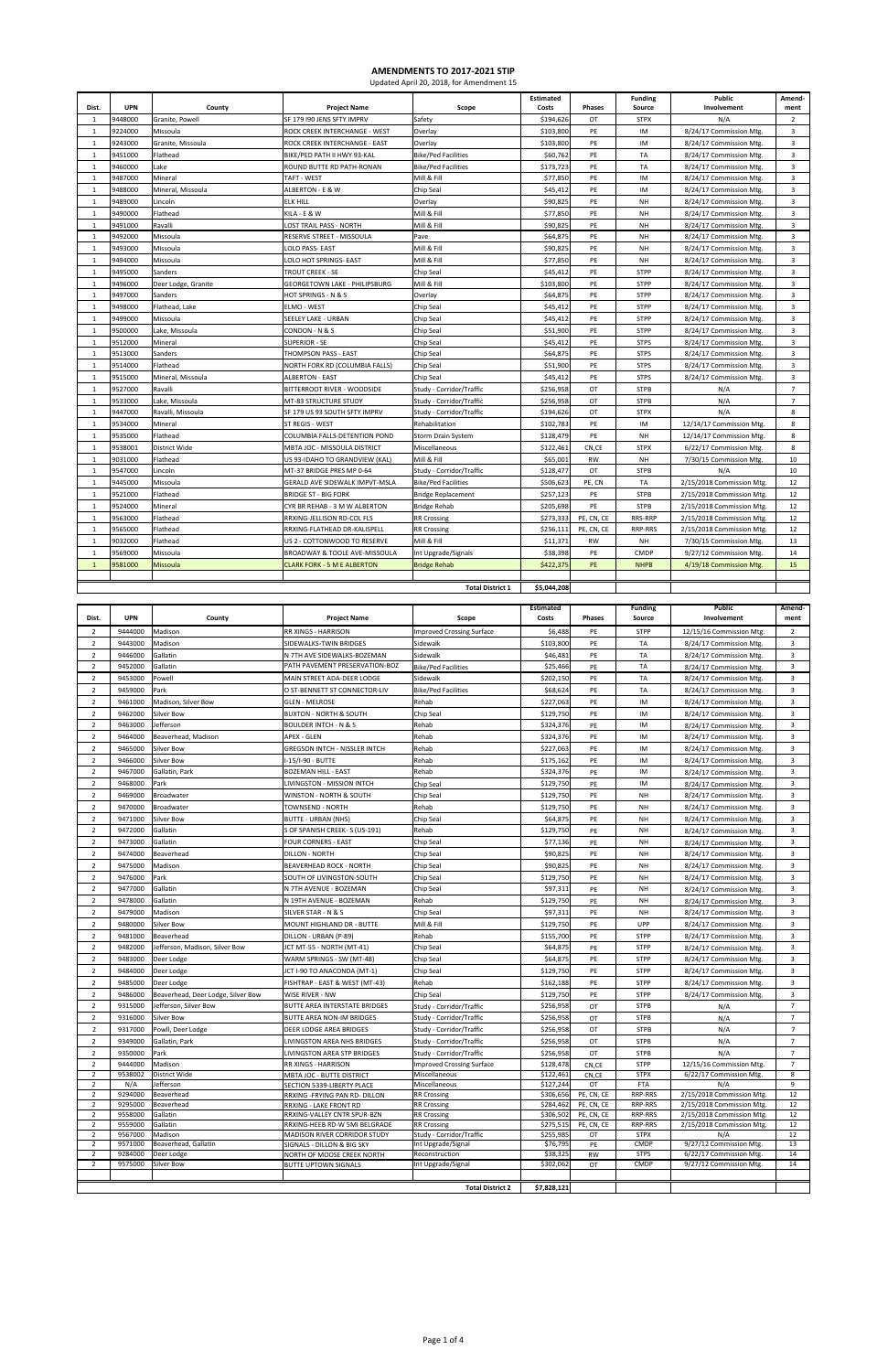|                |            |                                  |                                      |                                    | <b>Estimated</b> |            | <b>Funding</b> | <b>Public</b>             | Amend-         |
|----------------|------------|----------------------------------|--------------------------------------|------------------------------------|------------------|------------|----------------|---------------------------|----------------|
| Dist.          | <b>UPN</b> | County                           | <b>Project Name</b>                  | Scope                              | Costs            | Phases     | Source         | Involvement               | ment           |
| 3              | 9368000    | Lewis & Clark                    | SF 169 E HELENA BARRIER SKID         | Safety                             | \$235,153        | PE         | HSIP           | 4/20/17 Commission Mtg.   | $\overline{2}$ |
| 3              | 9438000    | Teton                            | 7TH AVE NW SIDEWALKS-CHOTEAU         | Sidewalk                           | \$53,197         | PE         | TA             | 8/24/17 Commission Mtg.   | $\overline{3}$ |
| 3              | 9439000    | Cascade                          | SIDEWALKS PHASE II-CASCADE           | Sidewalk                           | \$83,234         | PE         | TA             | 8/24/17 Commission Mtg.   | 3              |
| 3              | 9440000    | Lewis & Clark                    | EWIS & KING ST WALKS-E HELENA.       | Sidewalk                           | \$93,431         | PE         | <b>TA</b>      | 8/24/17 Commission Mtg.   | $\overline{3}$ |
| 3              | 9441000    | Glacier                          | NYHAGEN RD PATH-CUT BANK             | <b>Bike/Ped Facilities</b>         | \$148,295        | PE         | TA             | 8/24/17 Commission Mtg.   | 3              |
| 3              | 9442000    | Teton                            | SIDEWALKS-FAIRFIELD                  | Sidewalk                           | \$77,201         | PE         | TA             | 8/24/17 Commission Mtg.   | 3              |
| 3              | 9450000    | Lewis & Clark                    | <b>BENTON AVE PATH-HELENA</b>        | <b>Bike/Ped Facilities</b>         | \$266,900        | PE         | TA             | 8/24/17 Commission Mtg.   | 3              |
| 3              | 9511000    | Cascade                          | GREAT FALLS SOUTH - URBAN            | Mill & Fill                        | \$67,401         | PE         | UPP            | 8/24/17 Commission Mtg.   | $\overline{3}$ |
| 3              | 9519000    | Chouteau                         | CASCADE COUNTY LINE - NORTH          | Study - Corridor/Traffic           | \$258,900        | OT         | <b>STPX</b>    | N/A                       | 5              |
| 3              | 9319000    | Chouteau. Pondera                | BRIDGES NW VALIER FT BENTON          | Study - Corridor/Traffic           | \$256,958        | OT         | <b>STPB</b>    | N/A                       | $\overline{7}$ |
| 3              | 9522000    | Teton                            | MUDDY CR-10 M NE FARMINGTON          | Study - Corridor/Traffic           | \$256,958        | OT         | <b>STPB</b>    | N/A                       | $\overline{7}$ |
| 3              | 9532000    | Cascade                          | STUCKEY ROAD - GREAT FALLS           | Reconstruction                     | \$70,001         | PE         | <b>CMGF</b>    | N/A                       | $\overline{7}$ |
| 3              | 8085004    | Lewis & Clark, Cascade           | -15 BRIDGES (RP 234-248)             | <b>Bridge Deck</b>                 | \$7,254,894      | CN, CE     | <b>NHPB</b>    | 3/28/13 Commission Mtg    | 8              |
| 3              | 9134000    | Lewis & Clark, Jefferson, Powell | SF 159 HELENA SFTY IMPRV             | Safety                             | \$248,868        | CN, CE     | <b>HSIP</b>    | 1/28/16 Commission Mtg.   | 8              |
| 3              | 9390000    | Cascade                          | CASCADE - SOUTH (SB)                 | Chip Seal                          | \$549,836        | CN, CE     | IM             | 6/22/17 Commission Mtg.   | 8              |
| 3              | 9392000    | Pondera                          | CONRAD - N & S                       | Chip Seal                          | \$1,160,764      | CN, CE     | IM             | 6/22/17 Commission Mtg.   | 8              |
| 3              | 9090000    | Glacier                          | SF 159 BADGER CREEK S FENCING        | Fencing                            | \$116,925        | RW         | <b>HSIP</b>    | 1/28/16 Commission Mtg.   | 10             |
| 3              | 7853001    | Cascade                          | 2018 CMAQ TRANSFER-GREAT FALLS       | Miscellaneous                      | \$884,000        | OT         | <b>CM</b>      | <b>Local Process</b>      | 11             |
| 3              | 9148000    | Cascade                          | PARK DR/4TH AVE N PED XING-GTF       | <b>Bike/Ped Facilities</b>         | \$28,557         | IC         | <b>TA</b>      | 3/24/16 Commission Mtg.   | 12             |
| 3              | 9437000    | Hill                             | BRIDGE DECK S-234 S HAVRE            | <b>Bridge Deck</b>                 | \$65,027         | PE         | <b>STPB</b>    | 2/15/2018 Commission Mtg. | 12             |
| 3              | 9530000    | Cascade                          | 2ND AVE NORTH SIGNALS - GF           | Int Upgrade/Signals                | \$23,000         | OT         | <b>CMDP</b>    | 2/15/2018 Commission Mtg. | 12             |
| 3              | 9536000    | Cascade                          | ICT MT 200 - NORTHWEST (US-89)       | Reconstruction                     | \$1,541,726      | PE         | <b>STPP</b>    | 2/15/2018 Commission Mtg. | 12             |
| 3              | 9537000    | Teton                            | FREEZEOUT LAKE - NORTH               | Reconstruction                     | \$770,863        | PE         | <b>STPP</b>    | 2/15/2018 Commission Mtg. | 12             |
| 3              | 9539000    | Blaine                           | ZURICH - EAST & WEST                 | Reconstruction                     | \$2,248,350      | PE         | NH             | 2/15/2018 Commission Mtg. | 12             |
| 3              | 9540000    | Blaine                           | CHINOOK - EAST                       | Reconstruction                     | \$2,441,066      | PE         | NH             | 2/15/2018 Commission Mtg. | 12             |
| 3              | 9555000    | Cascade, Chouteau                | CARTER - SOUTH                       | Reconstruction                     | \$1,927,157      | PE         | NH             | 2/15/2018 Commission Mtg. | 12             |
| 3              | 9556000    | Lewis & Clark                    | EAST HELENA - EAST                   | Reconstruction                     | \$770,863        | PE         | NΗ             | 2/15/2018 Commission Mtg. | 12             |
| 3              | 9560000    | Cascade                          | RRXING-S MANCHESTER RD-GRT FLS       | <b>RR Crossing</b>                 | \$286,276        | PE, CN, CE | <b>RRP</b>     | 2/15/2018 Commission Mtg. | 12             |
| 3              | 9562000    | Teton                            | RRXING - 3RD ST - POWER              | <b>RR Crossing</b>                 | \$397,236        | PE, CN, CE | <b>RRP</b>     | 2/15/2018 Commission Mtg. | 12             |
| 3              | 9566000    | Blaine                           | MCCLELLAND FERRY WATER SYSTEM        | Miscellaneous                      | \$22,500         | OT         | FBD            | 2/15/2018 Commission Mtg. | 12             |
| 3              | 9570000    | Hill                             | US 2 & 19TH AVE WEST - HAVRE         | Int Upgrade/Signal                 | \$204,788        | PE         | <b>CMDP</b>    | 9/27/12 Commission Mtg.   | 13             |
| 3              | 9154000    | Pondera                          | MULTI-USE PATH-HEART BUTTE           | <b>Bike/Ped Facilities</b>         | \$45,620         | <b>RW</b>  | TA             | 3/24/16 Commission Mtg.   | 14             |
| 3              | 9574000    | Lewis & Clark                    | HELENA DOWNTOWN SIGNALS              | Int Upgrade/Signal                 | \$127,992        | OT         | CMDP           | 9/27/12 Commission Mtg.   | 14             |
| $\overline{3}$ | 9368001    | Lewis & Clark                    | SF 169 E HELENA BARRIER SKID         | Guardrail, Skid Treat, Bridge Rail | \$3,730,969      | CN, CE     | HSIP-NHPB-NH   | 4/20/17 Commission Mtg.   | 15             |
|                |            |                                  |                                      |                                    |                  |            |                |                           |                |
|                |            |                                  |                                      | <b>Total District 3</b>            | \$26,714,906     |            |                |                           |                |
|                |            |                                  |                                      |                                    |                  |            |                |                           |                |
|                |            |                                  |                                      |                                    | <b>Estimated</b> |            | <b>Funding</b> | <b>Public</b>             | Amend-         |
| Dist.          | <b>UPN</b> | County                           | <b>Project Name</b>                  | Scope                              | Costs            | Phases     | Source         | Involvement               | ment           |
| 4              | 8883000    | Valley                           | CULVERT - SOUTH OF OPHEIM            | Culvert                            | \$83,712         | IC         | <b>STPP</b>    | 10/30/14 Commission Mtg.  | 1              |
| 4              | 9369000    | Multiple                         | SF 169 GLENDIVE NORTH CLRS           | <b>Rumble Strips</b>               | \$2,627,760      | CN, CE     | <b>HSIP</b>    | 4/20/17 Commission Mtg.   | 1              |
| 4              | 9370000    | Multiple                         | SF 169 GLENDIVE SOUTH SFTY           | <b>Rumble Strips</b>               | \$2,627,760      | CN, CE     | <b>HSIP</b>    | 4/20/17 Commission Mtg.   | 1              |
| 4              | 9454000    | Rosebud                          | LAME DEER - WEST                     | Rehab                              | \$97,311         | PE         | NH             | 8/24/17 Commission Mtg.   | 3              |
| 4              | 9455000    | McCone                           | <b>CIRCLE - SOUTHWEST</b>            | Overlay                            | \$116,775        | PE         | <b>NH</b>      | 8/24/17 Commission Mtg.   | 3              |
| 4              | 9456000    | Garfield, McCone                 | FLOWING WELLS - NORTH (MT-24)        | Rehab                              | \$97,311         | PE         | <b>STPP</b>    | 8/24/17 Commission Mtg.   | 3              |
| 4              | 9457000    | McCone                           | N OF FLOWING WELLS - NORTH           | Rehab                              | \$97,311         | PE         | <b>STPP</b>    | 8/24/17 Commission Mtg.   | 3              |
| 4              | 9458000    | Daniels                          | SCOBEY - SOUTH                       | Overlay                            | \$97,311         | PE         | <b>STPP</b>    | 8/24/17 Commission Mtg.   | 3              |
| 4              | 9352000    | Custer                           | -94 SLIDE-EAST OF MILES CITY         | SLIDE CORRECTION                   | \$12,000         | <b>RW</b>  | IM             | 5/26/16 Commission Mtg.   | 6              |
| 4              | 9430000    | District Wide                    | SF 179 GLENDIVE HRZNTL CRV SIG       | Safety                             | \$1,340,444      | CN, CE     | <b>HSIP</b>    | 6/22/17 Commission Mtg.   | 8              |
| 4              | 9160000    | Roosevelt                        | JCT US 2 - SOUTH (BAINVIILLE)        | Overlay                            | \$56,172         | IC         | <b>STPS</b>    | 5/26/16 Commission Mtg.   | 10             |
| 4              | 9406000    | Roosevelt                        | JCT MT-25 - NORTH (WOLF POINT)       | Overlay                            | \$38,471         | IC         | <b>STPP</b>    | 6/22/17 Commission Mtg.   | 10             |
| 4              | 9551000    | District Wide                    | <b>GLENDIVE DISTRICT BRIDGE PRES</b> | Study - Corridor/Traffic           | \$192,716        | OT         | <b>STPB</b>    | N/A                       | 10             |
| 4              | 9553000    | Phillips                         | DODSON SOUTH CANAL-1M S DODSON       | Study - Corridor/Traffic           | \$96,358         | OT         | <b>STPB</b>    | N/A                       | 10             |
| 4              | 9554000    | Rosebud                          | SMITH CREEK-1M W FORSYTH             | Study - Corridor/Traffic           | \$96,358         | OT         | <b>STPB</b>    | N/A                       | 10             |
| 4              | 9150000    | Richland                         | 14TH ST SE/9TH AVE SE PATH-SID       | <b>Bike/Ped Facilities</b>         | \$145,000        | <b>RW</b>  | TA             | 3/24/16 Commission Mtg.   | 13             |
| 4              | 9587000    | Valley                           | JCT MT 42 - NORTH (MT-24)            | Study - Corridor/Traffic           | \$255,985        | OT         | <b>STPP</b>    | N/A                       | 13             |
| 4              | 9110000    | Dawson                           | TOWNE ST-RIVER TO MERRILL-GLDV       | Pave                               | \$6,620          | RW         | NH             | 1/28/16 Commission Mtg.   | 14             |
| 4              | 9576000    | Custer                           | MILES CITY SIGNALS                   | Int Upgrade/Signal                 | \$191,988        | OT         | CMDP           | 9/27/12 Commission Mtg.   | 14             |

 9223000 Dawson GLENDIVE - URBAN (UPP) Pave \$5,701 IC UPP 9/22/16 Commission Mtg. 15 9244000 Richland SIDNEY - URBAN (UPP) Pave \$5,692 IC UPP 9/22/16 Commission Mtg. 15

|                |            |                                 |                                     | <b>Total District 4</b>         | \$8,288,756               |               |                          |                              |                |
|----------------|------------|---------------------------------|-------------------------------------|---------------------------------|---------------------------|---------------|--------------------------|------------------------------|----------------|
|                |            |                                 |                                     |                                 |                           |               |                          |                              |                |
| Dist.          | <b>UPN</b> | County                          | <b>Project Name</b>                 | Scope                           | <b>Estimated</b><br>Costs | <b>Phases</b> | <b>Funding</b><br>Source | <b>Public</b><br>Involvement | Amend-<br>ment |
| 5              | 8609000    | Stillwater                      | SF 139 - SHANE CR RD SFTY           | SIGNING - NEW                   | \$22,323                  | <b>RW</b>     | <b>HSIP</b>              | off-system, local process    | $\mathbf{1}$   |
| 5              | 8609000    | Stillwater                      | SF 139 - SHANE CR RD SFTY           | SIGNING - NEW                   | \$78,918                  | IC            | <b>HSIP</b>              | off-system, local process    | $\overline{2}$ |
| 5              | 8717000    | Yellowstone                     | <b>MAIN ST - BILLINGS</b>           | Overlay                         | \$194,407                 | <b>RW</b>     | <b>NH</b>                | 5/29/14 Commission Mtg.      | 3              |
| 5              | 8869000    | Carbon                          | FIVE MILE CR - 1 M NE EDGAR         | <b>Bridge Replacement</b>       | \$22,259                  | <b>RW</b>     | <b>STPB</b>              | off-system, local process    | 3              |
| 5              | 9449000    | Stillwater                      | HWY 78 PATH & WALKS-COLUMBUS        | <b>Bike/Ped Facilities</b>      | \$155,250                 | PE            | TA                       | 8/24/17 Commission Mtg.      | 3              |
| 5              | 9501000    | Yellowstone                     | SOUTH FRONTAGE ROAD - BILLINGS      | Mill & Fill                     | \$64,875                  | PE            | UPP                      | 8/24/17 Commission Mtg       | $\overline{3}$ |
| 5              | 9502000    | Yellowstone                     | <b>SHILOH ROAD - BILLINGS</b>       | Chip Seal                       | \$45,412                  | PE            | <b>UPP</b>               | 8/24/17 Commission Mtg.      | 3              |
| 5              | 9503000    | Yellowstone                     | <b>BLUE CREEK ROAD - BILLINGS</b>   | Mill & Fill                     | \$77,850                  | PE            | UPP                      | 8/24/17 Commission Mtg.      | $\overline{3}$ |
| 5              | 9504000    | Yellowstone                     | <b>BILLINGS BLVD - BILLINGS</b>     | Chip Seal                       | \$25,950                  | PE            | <b>UPP</b>               | 8/24/17 Commission Mtg.      | $\overline{3}$ |
| 5              | 9505000    | Yellowstone                     | KING AVE E - BILLINGS               | Chip Seal                       | \$25,950                  | PE            | UPP                      | 8/24/17 Commission Mtg.      | $\overline{3}$ |
| 5              | 9506000    | Yellowstone                     | <b>HARDIN ROAD - BILLINGS</b>       | Chip Seal                       | \$25,950                  | PE            | UPP                      | 8/24/17 Commission Mtg.      | 3              |
| 5              | 9507000    | Yellowstone                     | 1ST AVENUE - LAUREL                 | Chip Seal                       | \$32,436                  | PE            | <b>UPP</b>               | 8/24/17 Commission Mtg.      | 3              |
| 5              | 9508000    | Fergus                          | AIRPORT ROAD - LEWISTOWN            | Chip Seal                       | \$25,950                  | PE            | UPP                      | 8/24/17 Commission Mtg       | 3              |
| 5              | 9509000    | Yellowstone                     | GRAND-24TH TO ZIMMERMAN (BLGS)      | Mill & Fill                     | \$77,850                  | PE            | UPP                      | 8/24/17 Commission Mtg       | 3              |
| 5              | 9516000    | Fergus                          | HILGER - NORTH                      | Chip Seal                       | \$45,412                  | PE            | <b>STPS</b>              | 8/24/17 Commission Mtg.      | $\overline{3}$ |
| 5              | 9517000    | Fergus                          | <b>WINIFRED - SOUTH</b>             | Chip Seal                       | \$45,412                  | PE            | <b>STPS</b>              | 8/24/17 Commission Mtg.      | 3              |
| 5              | 9520000    | <b>Sweet Grass</b>              | JCT US 191 - EAST (S-478)           | Study - Corridor/Traffic        | \$258,900                 | OT            | <b>STPX</b>              | N/A                          | 5              |
| 5              | 9528000    | Musselshell, Sweet Grass        | BILLINGS DISTRICT ADA UPGRADES      | <b>Bike/Ped Facilities</b>      | \$2,735,390               | PE, CN, CE    | <b>CMDO</b>              | 9/24/15 Commission Mtg.      | 6              |
| 5              | 9342000    | Fergus                          | WARM SPRINGS CR-13 M SW HILGER      | Study - Corridor/Traffic        | \$256,958                 | OT            | <b>STPB</b>              | N/A                          | $\overline{7}$ |
| 5              | 8670000    | Stillwater                      | STILLWATER R - 2 M NW ABSAROKE      | <b>Bridge Replacement</b>       | \$293,829                 | <b>RW</b>     | <b>STPB</b>              | N/A - local route            | 8              |
| 5              | 8794000    | <b>Big Horn</b>                 | PERISTA CR - 6M W OF HARDIN         | <b>Bridge Replacement</b>       | \$22,991                  | <b>RW</b>     | <b>STPB</b>              | N/A - local route            | 8              |
| 5              | 9059001    | Musselshell                     | US-12 BANK STABILIZATION-PH 2       | <b>Bank Stabilization</b>       | \$64,239                  | <b>RW</b>     | <b>STPP</b>              | 10/28/15 Commission Mtg.     | 8              |
| 5              | 9341000    | Fergus, Golden Valley, Phillips | D5 CULVERTS - LEWISTOWN AREA        | Culvert                         | \$6,218                   | <b>RW</b>     | NH-STPS                  | 2/23/17 Commission Mtg.      | 8              |
| 5              | 9387000    | Phillips                        | US-191 SLIDE- N OF DY JUNCTION      | Slide Correction                | \$173,445                 | PE, RW        | <b>NH</b>                | 6/22/17 Commission Mtg.      | 8              |
| 5              | 9410000    | Carbon                          | JOLIET - N & S                      | Rehab                           | \$4,251,002               | CN, CE        | <b>STPP</b>              | 6/22/17 Commission Mtg       | 8              |
| 5              | 9516000    | Fergus                          | <b>HILGER - NORTH</b>               | Chip Seal                       | \$1,081,194               | CN, CE        | <b>STPS</b>              | 8/24/17 Commission Mtg.      | 8              |
| 5              | 9517000    | Fergus                          | <b>WINIFRED - SOUTH</b>             | Chip Seal                       | \$1,081,194               | CN, CE        | <b>STPS</b>              | 8/24/17 Commission Mtg.      | 8              |
| 5              | 9552000    | Carbon, Stillwater              | BR PRES COLUMBUS JOLIET AREA        | Study - Corridor/Traffic        | \$128,477                 | <b>OT</b>     | <b>STPB</b>              | N/A                          | 10             |
| 5              | 6040003    | Yellowstone                     | ZIMMERMAN TRL - BLGS                | Rehab                           | \$56,230                  | IC            | MT                       | 2/15/2018 Commission Mtg.    | 12             |
| 5              | 9523000    | Carbon                          | <b>CLARKS FORK - 9 M S BELFRY</b>   | <b>Bridge Replacement</b>       | \$218,555                 | PE            | <b>STPB</b>              | 2/15/2018 Commission Mtg.    | 12             |
| 5              | 4199002    | Yellowstone                     | <b>BBP - FIVE MILE ROAD</b>         | Reconstruction                  | \$171,663                 | IC            | <b>STPU</b>              | 2/20/02 Commission Mtg.      | 13             |
| 5              | 7848002    | Fergus                          | SF119-INT IMP-GRASS RANGE           | Int Improvements                | \$647,602                 | CN, CE        | <b>HSIP</b>              | 5/24/12 Commission Mtg.      | 13             |
| 5              | 9525000    | Fergus                          | ARROW CREEK CHANNEL REPAIR          | <b>Bank Stabilization</b>       | \$212,126                 | CN, CE        | <b>STPP</b>              | 6/22/17 Commission Mtg.      | 13             |
| 5              | 9285000    | Fergus                          | <b>MAIDEN ROAD</b>                  | Overlay                         | \$25,552                  | <b>RW</b>     | <b>STPX</b>              | 6/22/17 Commission Mtg.      | 14             |
| 5              | 9568000    | Yellowstone                     | LAUREL ROAD SIGNALS - BILLINGS      | Int Upgrade/Signal              | \$51,197                  | PE            | <b>CMDP</b>              | 9/27/12 Commission Mtg.      | 14             |
| 5 <sup>1</sup> | 9585000    | <b>rellowstone</b>              | -94 BR PRES MP 14-21                | <b>Bridge Deck</b>              | \$767,954                 | PE            | <b>NHPB</b>              | 4/19/18 Commission Mtg.      | 15             |
| 5 <sup>1</sup> | 9588000    | <b>rellowstone</b>              | <b>OCKWOOD INTERCHANGE-BILLINGS</b> | <b>Study - Corridor/Traffic</b> | \$300,000                 | <b>OT</b>     | <b>STPX</b>              | N/A                          | 15             |
|                |            |                                 |                                     |                                 |                           |               |                          |                              |                |
|                |            |                                 |                                     | <b>Total District 5</b>         | \$13,770,920              |               |                          |                              |                |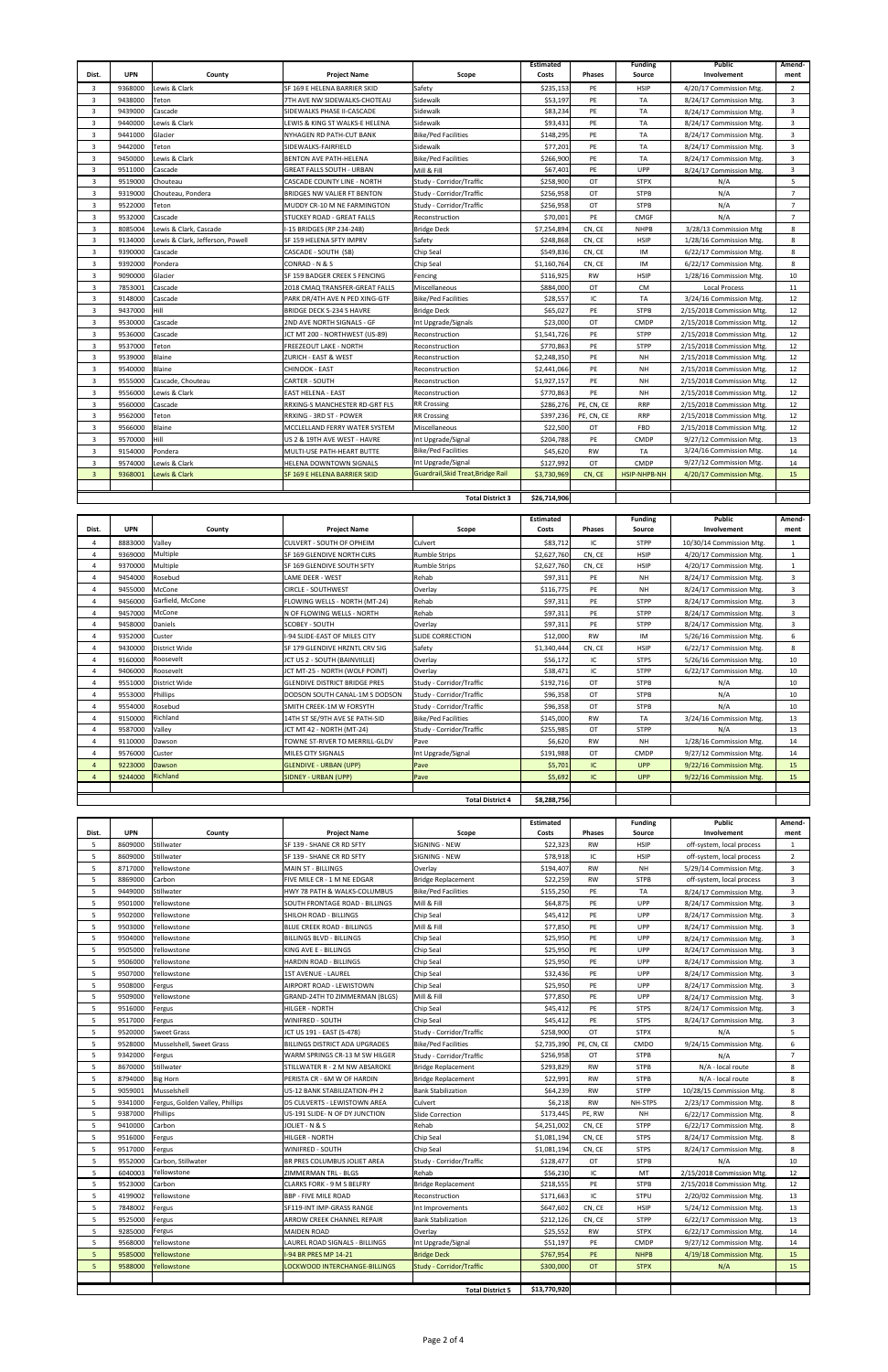**Recreational Trails Program**

|       |                                                         |           |                                       |                             | <b>Estimated</b> |               | <b>Funding</b> | <b>Public</b>             | Amend- |
|-------|---------------------------------------------------------|-----------|---------------------------------------|-----------------------------|------------------|---------------|----------------|---------------------------|--------|
| Dist. | <b>UPN</b>                                              | County    | <b>Project Name</b>                   | Scope                       | Costs            | <b>Phases</b> | Source         | Involvement               | ment   |
| N/A   | 9433000                                                 | Statewide | <b>FUEL TAX EVASION- FTA TRAINING</b> | <b>Miscellaneous</b>        | \$15,002         | OT            | SSS            | N/A                       |        |
| N/A   | 9434000                                                 | Statewide | FUEL TAX EVASION - INSPECTIONS        | <b>Miscellaneous</b>        | \$44,986         | OT            | SSS            | N/A                       |        |
| N/A   | 9435000                                                 | Statewide | <b>FUEL TAX EVASION - EDUCATION</b>   | <b>Miscellaneous</b>        | \$75,585         | OT            | SSS            | N/A                       |        |
| N/A   | 9436000                                                 | Statewide | <b>STATEWIDE REST AREA EVALUATION</b> | <b>Miscellaneous</b>        | \$310,575        | OT            | SPR            | N/A                       |        |
| N/A   | 9386000                                                 | Statewide | TIMBER PILING PRESERVATION-JOC        | <b>Bridge Rehab</b>         | \$353,544        | CN, CE        | <b>STPB</b>    | 4/20/17 Commission Mtg.   |        |
| N/A   | 9549000                                                 | Statewide | <b>BRIDGE SCOUR STUDY 2018</b>        | Study - Corridor/Traffic    | \$256,954        | <b>OT</b>     | <b>STPB</b>    | N/A                       | 10     |
| N/A   | 9291000                                                 | Statewide | RRXING-BNSF & UP - YIELD/STOP         | <b>RR Crossing</b>          | \$499,366        | PE, CN, CE    | <b>RRP</b>     | 2/15/2018 Commission Mtg. | 12     |
|       |                                                         |           |                                       |                             |                  |               |                |                           |        |
|       |                                                         |           |                                       | <b>Total Statewide</b>      | \$1,556,012      |               |                |                           |        |
|       |                                                         |           |                                       |                             |                  |               |                |                           |        |
|       | Projects added in the most recent amendment are shaded. |           |                                       | <b>Total All Districts:</b> | \$63,202,923     |               |                |                           |        |

| Federal<br>Project<br><b>Number</b> | <b>Project Title</b>                                                                             | Scope         | Obligation<br>Amount | <b>Phases</b> | <b>Funding</b><br>Source | Public<br>Involvement         | Amend-<br>ment |
|-------------------------------------|--------------------------------------------------------------------------------------------------|---------------|----------------------|---------------|--------------------------|-------------------------------|----------------|
| RTP1700                             | FY2017 Recreational Trails Program<br>Administration Apportionment                               | Miscellaneous | \$112,469            | OT            | <b>RTP</b>               | <b>FWP Public Involvement</b> | 4              |
| RTP1701                             | Trail Stewards Program in the<br>Absaroka-Beartooth Wilderness Area                              | Miscellaneous | \$19,920             | OT            | <b>RTP</b>               | <b>FWP Public Involvement</b> | 4              |
| RTP1702                             | Red Lodge Nordic Center Operations<br>Project                                                    | Miscellaneous | \$20,000             | OT            | <b>RTP</b>               | <b>FWP Public Involvement</b> | 4              |
| RTP1703                             | Trail Maintenance for Year-Round<br>Recreation                                                   | Miscellaneous | \$45,000             | OT            | <b>RTP</b>               | <b>FWP Public Involvement</b> | 4              |
| RTP1704                             | Bob Marshall Wilderness Complex<br>Maintenance                                                   | Miscellaneous | \$45,000             | OT            | <b>RTP</b>               | <b>FWP Public Involvement</b> | $\overline{4}$ |
| RTP1705                             | <b>Community Winter Trails</b><br>Maintenance for Gallatin Valley                                | Miscellaneous | \$70,000             | OT            | <b>RTP</b>               | <b>FWP Public Involvement</b> | 4              |
| RTP1706                             | Whiskey Gulch Trail Completion<br>Project                                                        | Miscellaneous | \$20,000             | OT            | <b>RTP</b>               | <b>FWP Public Involvement</b> | $\overline{4}$ |
| RTP1707                             | Purcell Drainage Installation and<br>Trail Maintenance on the Kootenai<br><b>National Forest</b> | Miscellaneous | \$10,000             | OT            | <b>RTP</b>               | <b>FWP Public Involvement</b> | 4              |
| RTP1708                             | Tail Steward/MCC Hitch                                                                           | Miscellaneous | \$6,000              | OT            | <b>RTP</b>               | <b>FWP Public Involvement</b> | 4              |
| RTP1709                             | Midway Parking Area Project & Echo<br>Lake Trail System Maintenance                              | Miscellaneous | \$20,000             | OT            | <b>RTP</b>               | <b>FWP Public Involvement</b> | 4              |
| RTP1710                             | First Peoples Buffalo Jump State Park<br><b>Trail Construction</b>                               | Miscellaneous | \$20,000             | OT            | <b>RTP</b>               | <b>FWP Public Involvement</b> | 4              |
| RTP1711                             | Trail Maintenance and Licensing of<br>the Spencer Mountain Bike Freeride<br>Network              | Miscellaneous | \$38,000             | OT            | <b>RTP</b>               | <b>FWP Public Involvement</b> | 4              |
| RTP1712                             | Flathead Avalanche Center                                                                        | Miscellaneous | \$45,000             | OT            | <b>RTP</b>               | <b>FWP Public Involvement</b> | 4              |
| RTP1713                             | Flathead Winter Trail System<br>Grooming and Maintenance                                         | Miscellaneous | \$45,000             | OT            | <b>RTP</b>               | <b>FWP Public Involvement</b> | 4              |
| RTP1714                             | Foys to Blacktail Trail Connector<br>from Herron Park to Blacktail<br>Mountain.                  | Miscellaneous | \$90,000             | OT            | <b>RTP</b>               | <b>FWP Public Involvement</b> | 4              |
| RTP1715                             | Building the Painted Hills Gap Trail:<br>Main Street to the Mountains 2017                       | Miscellaneous | \$45,000             | OT            | <b>RTP</b>               | <b>FWP Public Involvement</b> | 4              |
| RTP1716                             | Trail Safety and Maintenance in the<br>Lewis & Clark National Forest                             | Miscellaneous | \$40,000             | OT            | <b>RTP</b>               | <b>FWP Public Involvement</b> | 4              |
| RTP1717                             | River's Edge Trail System                                                                        | Miscellaneous | \$4,378              | OT            | <b>RTP</b>               | <b>FWP Public Involvement</b> | 4              |
| RTP1718                             | Beattie Street Trailhead Restroom                                                                | Miscellaneous | \$22,000             | OT            | <b>RTP</b>               | <b>FWP Public Involvement</b> | 4              |
| RTP1719                             | Winter Trail Grooming of Jefferson<br>Division of Lewis & Clark National<br>Forest               | Miscellaneous | \$27,940             | OT            | <b>RTP</b>               | <b>FWP Public Involvement</b> | 4              |
| RTP1720                             | Kootenai Cross County Ski Club Trail<br>System Maintenance Program                               | Miscellaneous | \$15,000             | OT            | <b>RTP</b>               | <b>FWP Public Involvement</b> | 4              |
| RTP1721                             | Troy Bike Park Project                                                                           | Miscellaneous | \$20,000             | OT            | <b>RTP</b>               | <b>FWP Public Involvement</b> | 4              |
| RTP1722                             | MacDonald Pass Nordic Ski Trail<br>Grooming                                                      | Miscellaneous | \$14,000             | OT            | <b>RTP</b>               | <b>FWP Public Involvement</b> | 4              |
| RTP1723                             | Libby Creek Trail Extension                                                                      | Miscellaneous | \$20,000             | OT            | <b>RTP</b>               | <b>FWP Public Involvement</b> | 4              |
| RTP1724                             | Moulton & Mount Haggin Trail<br>Maintenance Program                                              | Miscellaneous | \$20,000             | OT            | <b>RTP</b>               | <b>FWP Public Involvement</b> | 4              |
| RTP1725                             | Pattee Canyon & Rattlesnake<br>Coorditor Trail Maintenance &<br>Grooming                         | Miscellaneous | \$11,810             | OT            | <b>RTP</b>               | <b>FWP Public Involvement</b> | 4              |
| RTP1726                             | Syringa Park Construction                                                                        | Miscellaneous | \$50,000             | OT            | <b>RTP</b>               | <b>FWP Public Involvement</b> | 4              |
| RTP1727                             | New Trail Construction in Regions 1<br>and 3                                                     | Miscellaneous | \$15,606             | OT            | <b>RTP</b>               | <b>FWP Public Involvement</b> | 4              |